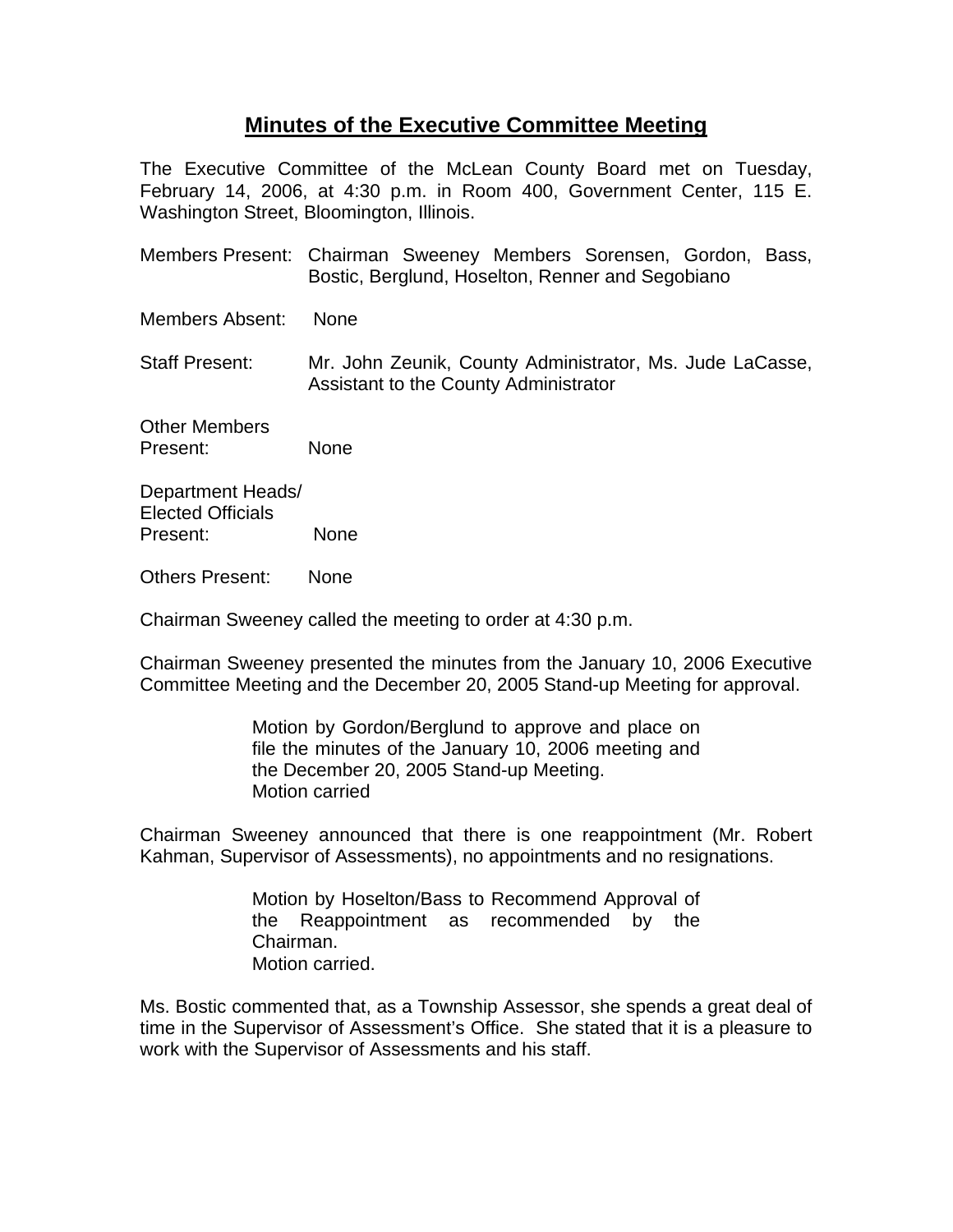Executive Committee February 14, 2006 Page Two

Chairman Sweeney asked how many people go in front of the Board of Review on a yearly basis. Ms. Bostic replied that, out of four townships, there are probably 50-60 people, of which about  $1/10<sup>th</sup>$  go before the Board of Review.

Mr. Sorensen recalled that Mr. Kahman's report last year indicated that between 400-450 individuals went before the Board of Review.

Mr. Duffy Bass, Chairman, Transportation Committee, stated that the Transportation Committee brings no items for action. He pointed out that there are several yearly items to be considered at the Board Meeting, including bid lettings on projects, purchase of machinery and equipment, and road building and maintenance.

Chairman Sweeney asked if there were any questions. Hearing none, he thanked Mr. Bass.

Mr. Matt Sorensen, Chairman, Finance Committee stated that the Finance Committee brings three items for action. The first is a request for approval of an Ordinance of the McLean County Board amending the 2006 Combined Annual Budget and Appropriation Ordinance – County Auditor's Office. He explained that this carries forward purchase orders approved in 2005, but as yet unspent, to Fiscal Year 2006.

> Motion by Sorensen/Renner to Recommend Approval of an Ordinance of the McLean County Board Amending the 2006 Combined Annual Budget and Appropriation Ordinance for the County Auditor's Office. Motion carried.

Mr. Sorensen presented the next two items together. The first is a request for approval of a Resolution Transferring Monies from the Working Cash Fund 0002 to the Persons with Developmental Disabilities Fund 0110, Children's Advocacy Center 0129, F.I.C.A./Social Security Fund 0130 and to the I.M.R.F. Fund 0131, Fiscal Year 2006 – County Administrator's Office. The second is a request for approval of an Ordinance transferring monies from the County General Fund 0001 to the Tort Judgment Fund 0135, Fiscal Year 2006 – County Administrator's Office. Mr. Sorensen indicated these deal with interfund transfers and borrowing funds during the first five months of the fiscal year until the receipt of the first property tax payment.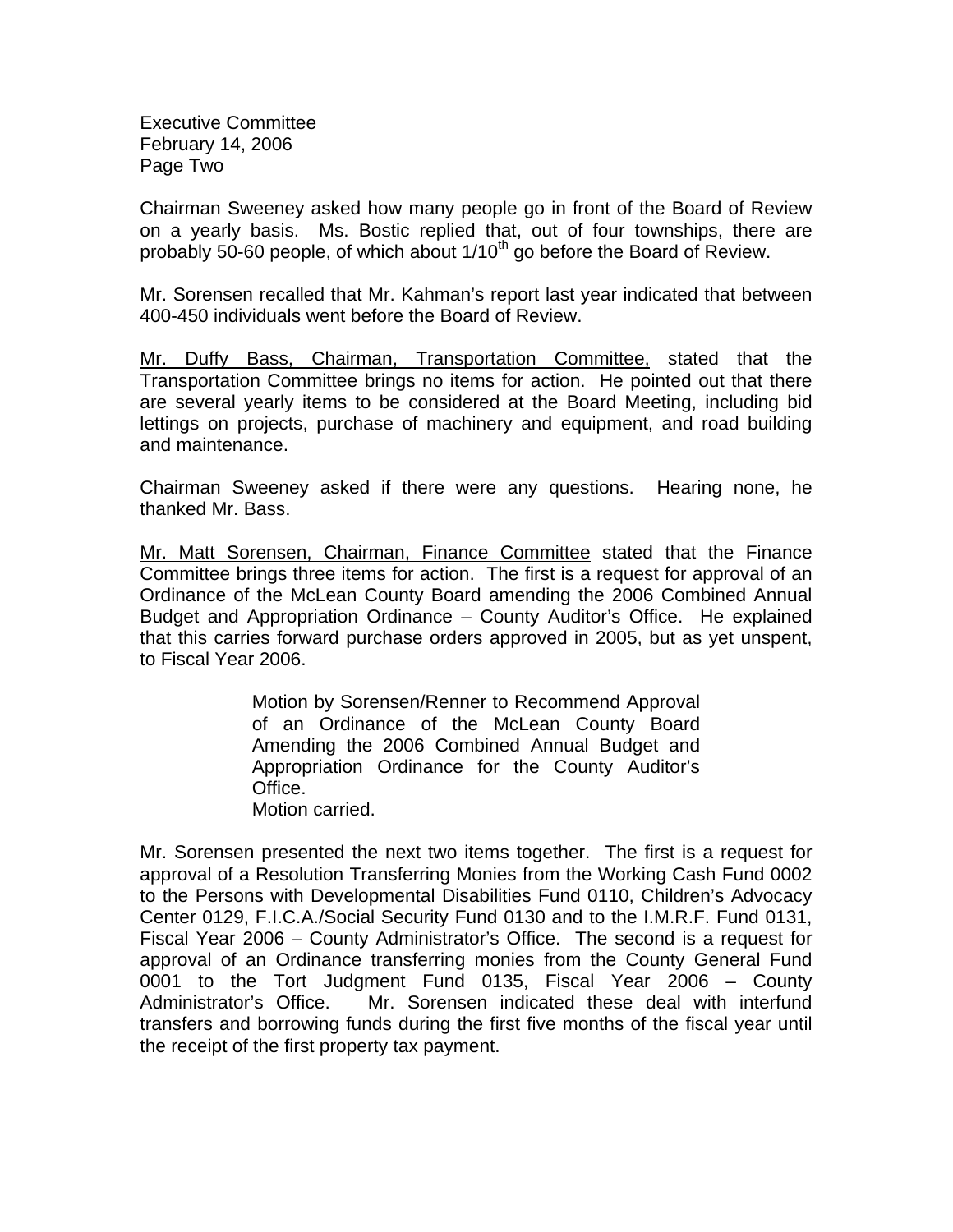Executive Committee February 14, 2006 Page Three

> Motion by Sorensen/Renner to Recommend Approval of a Resolution Transferring Monies from the Working Cash Fund 0002 to the Persons with Developmental Disabilities Fund 0110, Children's Advocacy Center 0129, F.I.C.A./Social Security Fund 0130 and to the I.M.R.F. Fund 0131, Fiscal Year 2006; and Approval of an Ordinance Transferring Monies from the County General Fund 0001 to the Tort Judgment Fund 0135, Fiscal Year 2006 for the County Administrator's Office.

Mr. Segobiano asked if these fund transfers result in the County losing interest money. Mr. Sorensen replied that the money is taken out of the Treasurer's Investment Accounts and some interest is lost.

Mr. Segobiano asked for an accountability on the amount of money the County loses, over a period of years, with this process. Mr. Zeunik replied that the only way to recover the loss of interest is to have the Funds the money is loaned to repay the money with interest. He stated that this method has not been initiated because the Funds that need to borrow the money are Funds that rely on property tax revenues as their primary source of revenue and do not have a lot of fee revenue. Therefore, it would be necessary for those Funds to increase the property tax levy to generate additional revenue to repay the Working Cash Fund or the General Fund with interest. Mr. Zeunik explained that the Working Cash Fund is fixed and cannot grow.

Mr. Segobiano suggested that the Funds that receive the transfers be informed as to how much they are being subsidized by the General Fund.

Mr. Segobiano advised that there has been a lot of publicity in the papers recently about certain local governments improperly using Tort Judgment funds. He suggested that the Board needs to be made aware of how the Tort Judgment funds are being used.

Mr. Zeunik reported that two of the funds borrowing money this year are the Children's Advocacy Center Fund and the Tort Judgment Fund. He noted that one way that the General Fund is able to recover some of its loss is through an administrative surcharge. Mr. Zeunik advised that the F.IC.A. Fund, I.M.R.F. and the Persons with Developmental Disabilities are not charged an administrative surcharge.

Mr. Renner commented that if the County borrowed from the private sector, the taxpayers would pay more money.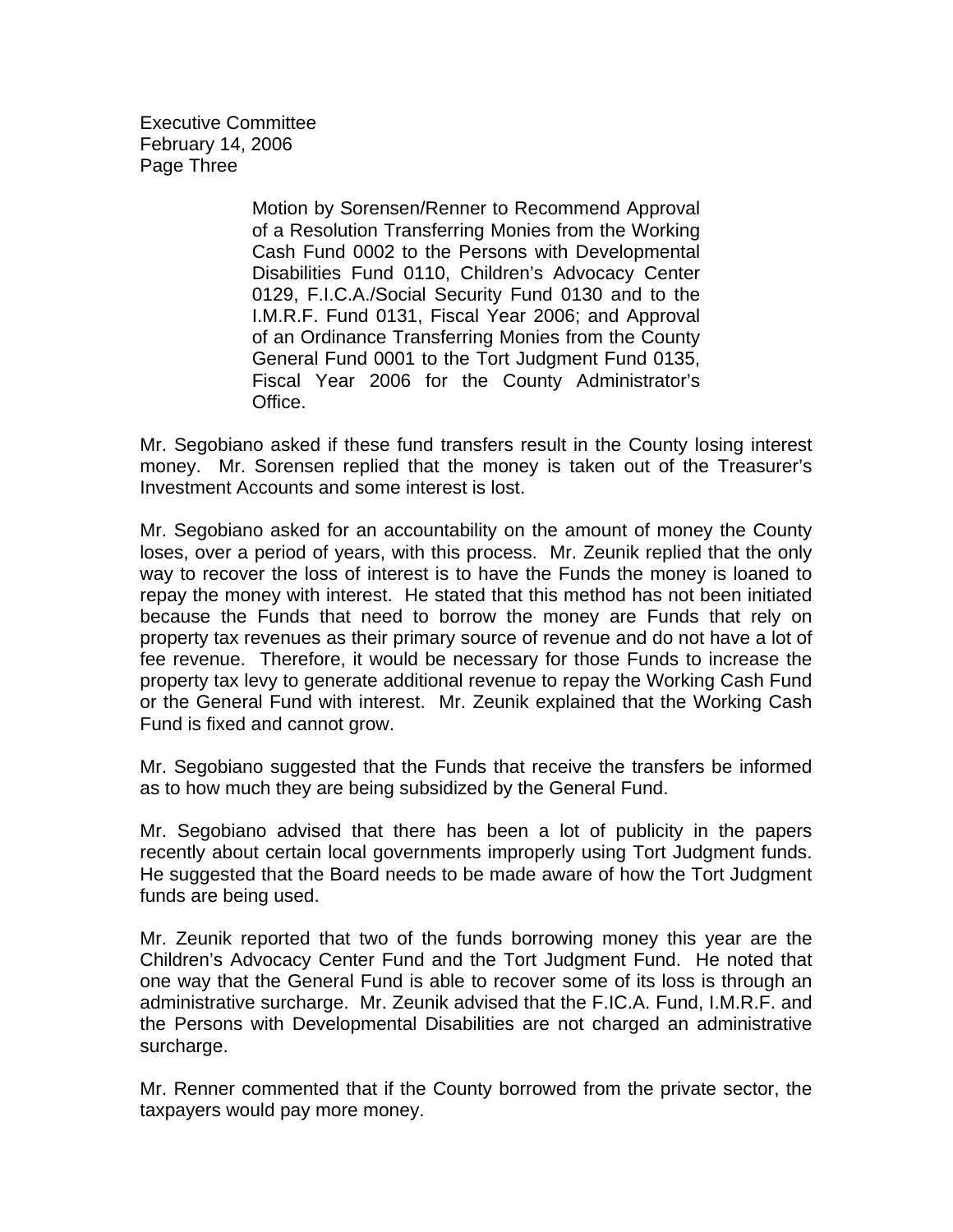Executive Committee February 14, 2006 Page Four

Mr. Hoselton asked what Departments are charged an administrative surcharge. Mr. Zeunik stated that all of the non-General Fund, Special Revenue Funds and Departments are charged an administrative surcharge if it is permitted, by law, to do so. There are certain County Funds that Illinois law specifically exempts from being charged an administrative surcharge.

Mr. Segobiano suggested the Legislative Committee investigate this issue and make a proposal to change the legislation.

Chairman Sweeney asked for a vote on the previous motion.

Motion carried.

Chairman Sweeney asked if there were any further questions for Mr. Sorensen. Hearing none, he thanked him.

Mr. Tari Renner, Chairman, Justice Committee stated that the Justice Committee brings no items for action to the Executive Committee. He noted that the Justice Committee has several items to be considered at the Board Meeting.

Chairman Sweeney asked if there were any questions or comments. Hearing none, he thanked Mr. Renner.

Mr. George Gordon, Chairman, Land Use and Development Committee reported that the Land Use and Development Committee brings no items for action to the Executive Committee.

Chairman Sweeney asked if there were any questions. Hearing none, he thanked Mr. Gordon.

Ms. Diane Bostic, Chairman, Property Committee reported that the Property Committee brings two items for action to the Executive Committee. Ms. Bostic presented a request for approval to apply for an Illinois Department of Natural Resources Grant for a COMLARA County Park Trail Signage Project – Parks and Recreation.

> Motion by Bostic/Bass to Recommend Approval to Apply for an Illinois Department of Natural Resources Grant for a COMLARA County Park Trail Signage Project for Parks and Recreation. Motion carried.

Ms. Bostic presented a request for approval of a Watercraft Lease Agreement with Illinois State University – Parks and Recreation.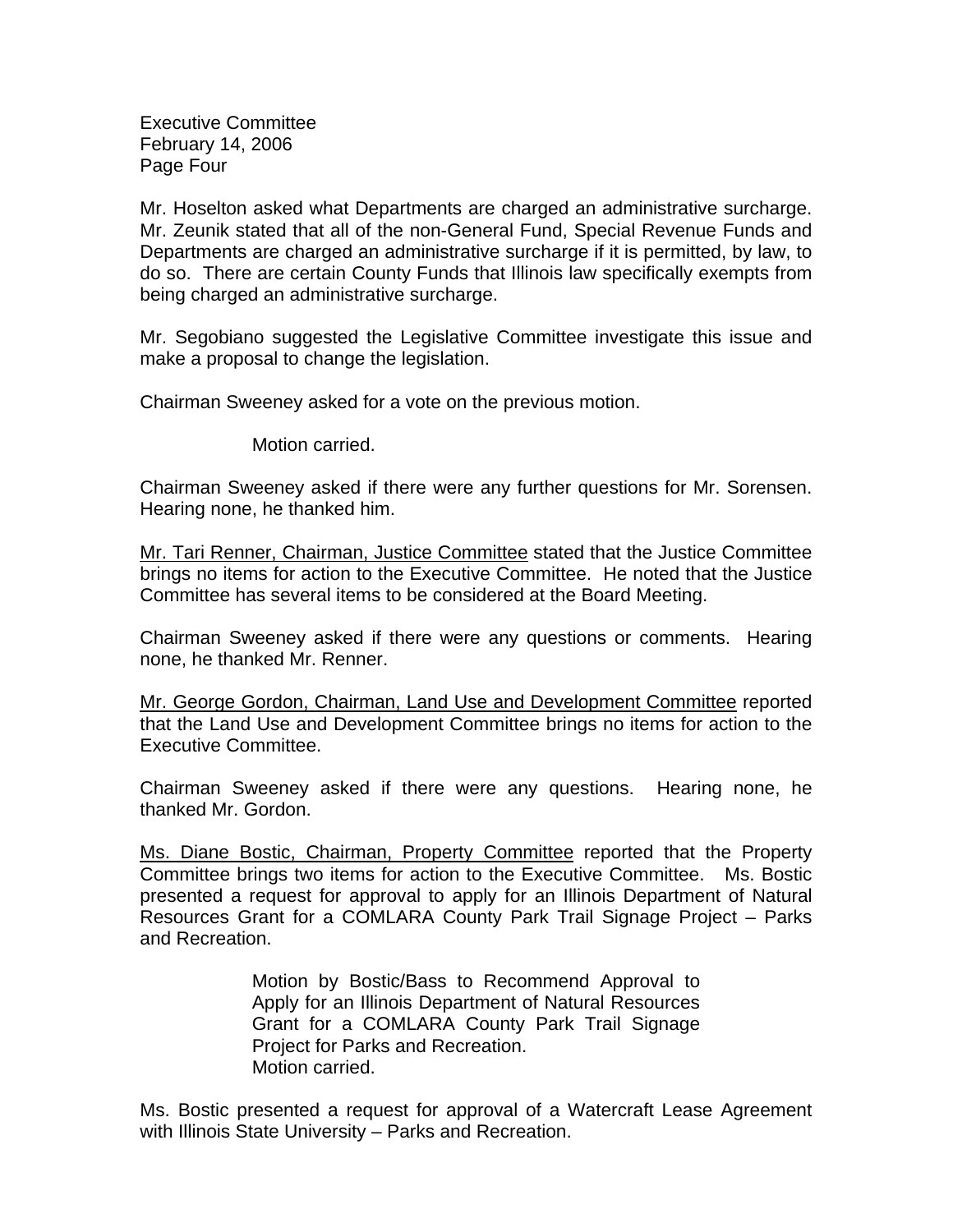Executive Committee February 14, 2006 Page Five

> Motion by Bostic/Hoselton to Recommend Approval of a Watercraft Lease Agreement with Illinois State University for Parks and Recreation. Motion carried.

Chairman Sweeney asked if there were any questions or comments. Hearing none, he thanked Ms. Bostic.

Mr. John Zeunik, County Administrator stated that Mr. Bob Kahman, Supervisor of Assessments, received the County's Tentative Multiplier of 1.0 from the Illinois Department of Revenue. Mr. Zeunik indicated that the final abstracts have been prepared and are on their way to the Department of Revenue. He reported that this process is four or five days behind where it was a year ago. Mr. Zeunik advised that this is still quite remarkable because this was the year when the new guidelines for assessment of farmland, Illinois Department of Revenue Bulletin 810, had to be implemented. Mr. Zeunik stated that completing this task is a significant accomplishment for the Supervisor of Assessments Office and the County's GIS staff.

Mr. Zeunik reported that one of the benefits of completing this process in such a timely manner is that the County will send out one tax bill in May that will be a final tax bill, payable in two installments. He stated that the benefit in terms of the borrowing ordinances approved previously is that the taxing bodies will receive a 50% distribution in June. In addition, some property owners often pay 100% of their property taxes in June, which means the County has more money available to invest and distribute. This is not only a benefit to McLean County Government but also benefits the 190 other taxing districts in McLean County for which the County collects taxes.

Chairman Sweeney asked if there was any further discussion. Hearing none, Chairman Sweeney presented the final December 31, 2005 bills as recommended and transmitted by the County Auditor for payment. The fund total for the month is \$7,429.72 with the prepaid total the same.